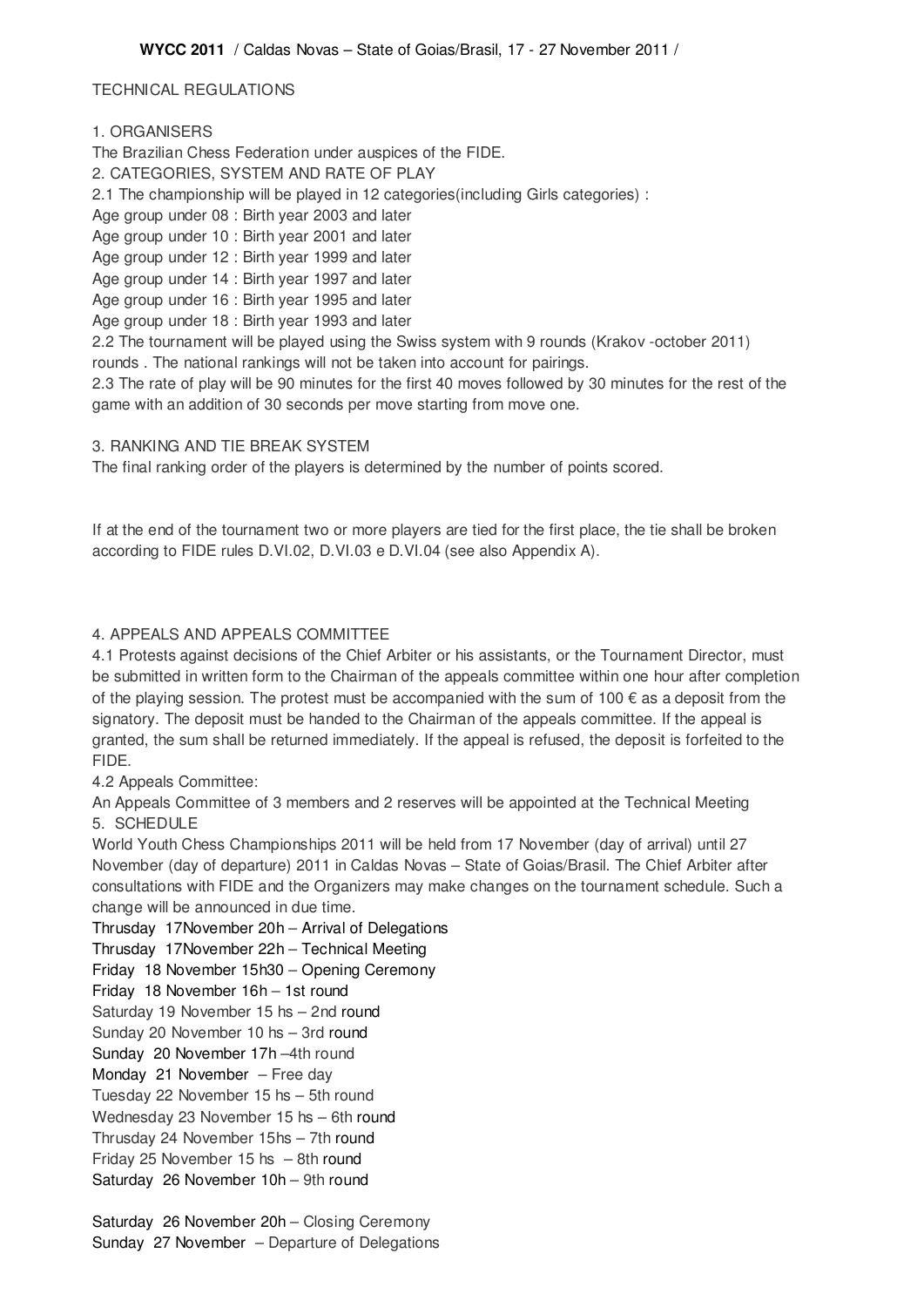### 6. PRIZE FUNDS

6.1 The best Federation, by ranking of medals collected in all categories, will receive a trophy. For first place the number of gold medals will be taken under consideration, if there is a tie, then the number of silver medals, if there is still a tie, then the number of bronze medals.

If finally this is still equal, then the total points of medallists will be taken for tie-break.

6.2 Top three places in each tournament will be awarded also with trophies and medals.

6.3 Medals will be given to the 4th, 5th, 6th places.

6.4 Prize Giving Ceremony will be only for the top 6 players of each category, plus the youngest boy and the youngest girl in the tournament.

6.5 All players and arbiters will be given diplomas for participation.

6.6 There will be special gifts for the players.

# 7. ADDITIONAL REGULATIONS

7.1 Article 9.1.b. of the Laws of Chess is valid.

7.2 Any player who arrives at the chessboard after the start of the session shall lose the game. Thus the default time is 0 minutes. (Fide Laws of Chess 6.6.a)

7.3 Article 10.2 of the Laws of Chess is not valid.

7.4 Analyzing is not allowed in the playing hall.

7.5 Players who have finished their games shall be considered to be spectators and are not allowed to stay in the playing area.

7.6 Without the permission of the arbiter a player is forbidden to have a mobile phone or other electronic means of communication in the playing venue, unless they are completely switched off. If any such device produces a sound, the player shall lose the game. (Fide Laws of Chess 12.3.b)

7.7 Flashes may be used only in the first ten minutes of the games.

7.8 In case of prearranged games both players will be penalized.

7.9 We assume that all the players have read the Tournament Regulations and are obliged to obey them.

7.10 Only the players and arbiters shall be allowed in the actual playing area, except with the express permission of the chief arbiter.